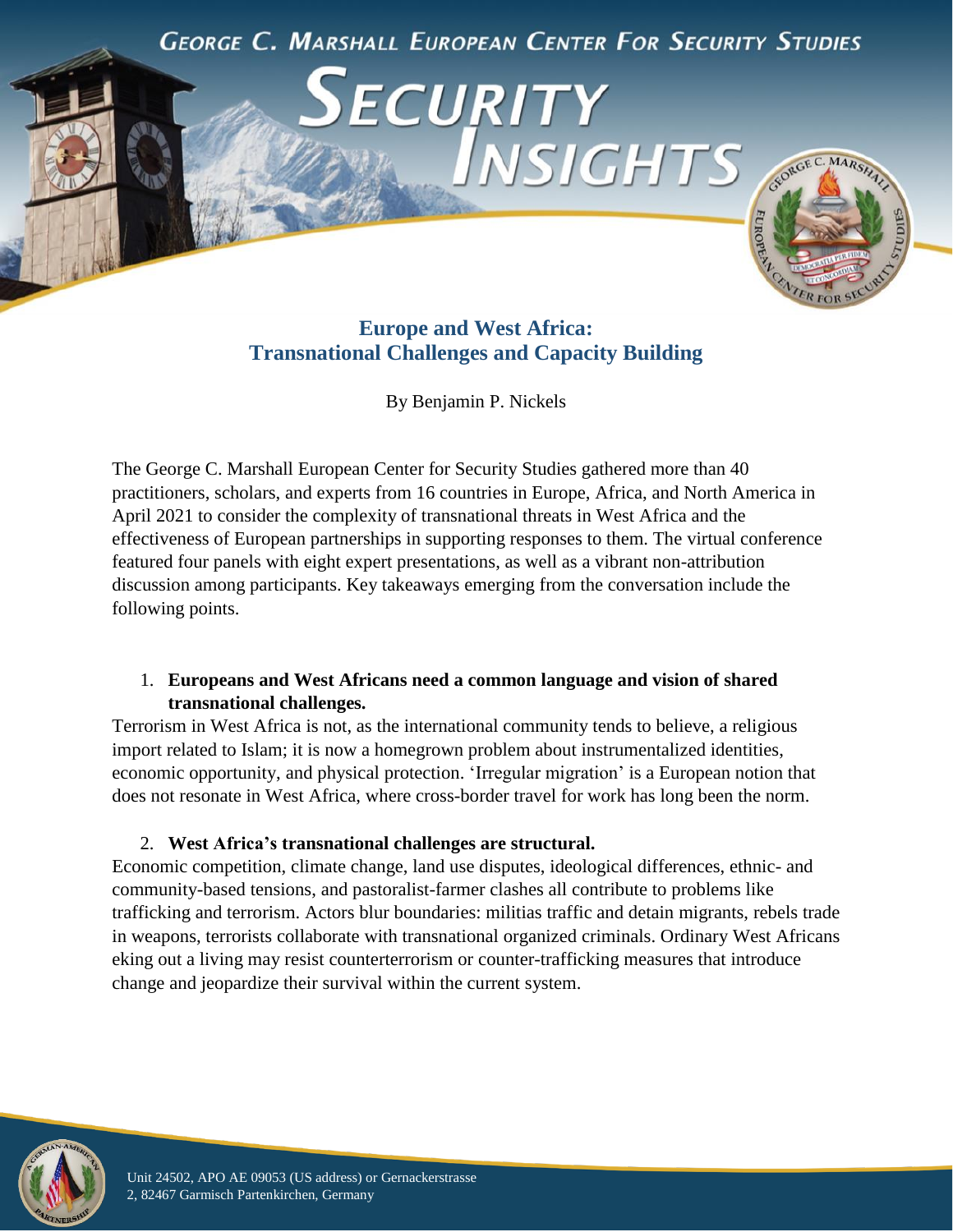# 3. **Turning to migration and collaborating with terrorists or traffickers are rational responses to the West African environment.**

Ordinary West Africans often tolerate, work with, or join terrorists and traffickers for entirely mundane reasons. They may do so, for example, simply to protect themselves, their homes, their livestock, their livelihoods, and their communities. West Africans travel abroad – usually within West Africa, sometimes to Europe – for work and opportunity, as they have done for decades.

# 4. **Terrorists in West Africa have become expert at exploiting weakness.**

Terrorists have manipulated local conflicts and cleavages to entrench cycles of violence in the Sahel and Lake Chad Basin, while acquiring resources, safe havens, and logistical hubs in the calmer areas of West Africa, including within littoral states. They also target Westerners and showcase Western disorganization and difficulty in responding to attacks, exploiting these shortcomings for propaganda purposes.

# 5. **Migrating to Europe is a high-stakes gamble for West Africans.**

The small fraction of West African migrants headed to Europe faces a harsh road, but these migrants remain undeterred by risk of extortion; forced recruitment into terrorism; and abuse at hands of security forces, smugglers, traffickers, and terrorists.

# 6. **Border regions remain a critical battleground in West Africa.**

Peripheral areas, which historically have been largely self-governed, are under pressure from terrorists and traffickers, who prefer to operate along two or three national borders. West African states must learn to project power to support remote communities when refugees and internally displaced persons finally return to their abandoned homes in the borderlands.

# 7. **Military responses are often necessary but always insufficient.**

Armed forces defend nations against threats to national security, but their actions must be complemented by civilians who can bring stability. West African militaries have challenges in terms of unit coherence, rank structure, training absorption, and so on. A prolonged, overly militarized approach to transnational problems can suggest to a country that the state cannot provide security to its people and its territory.

# 8. **Achieving stability and security requires getting transitions to civilian control right.**

To (re)establish security in unstable zones of West Africa, military control should hand off quickly for stabilization to local civilian authorities, who must arrive with speed and undertake actions on a large scale to consolidate gains through infrastructure, economic, and social projects. Relatively quickly, sometime between 18 and 36 months, humanitarian responses must give way to sustained development, and stabilization must transition to long-term governance. The sequencing and effectiveness of these transitions – from military to stabilization to governance – are critical to generating lasting security.

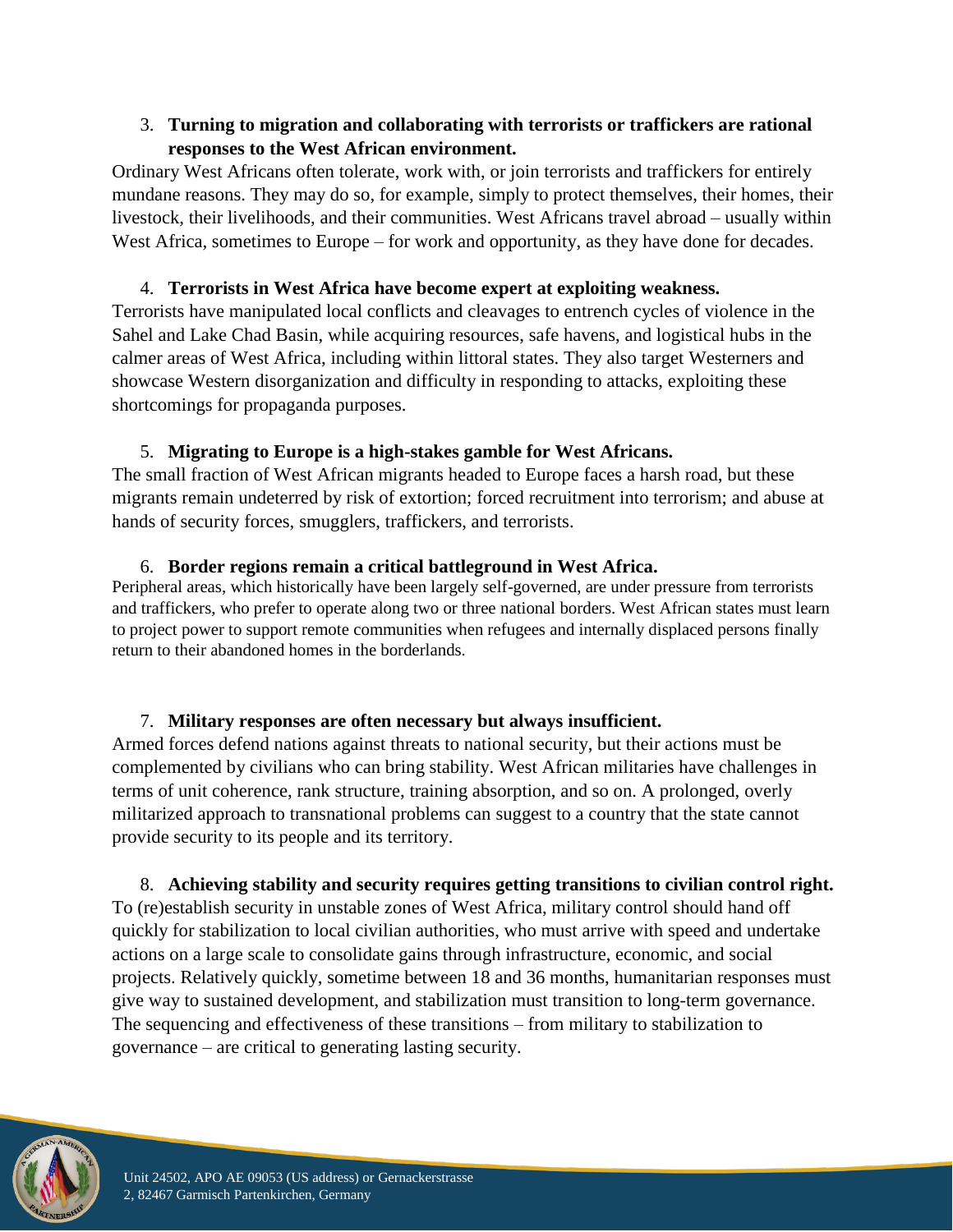#### 9. **West African nation-states must lead in strategy and governance.**

Many of the solutions to transnational challenges lie in the capital cities of West Africa. These countries must develop robust strategies to deal with the problems, then patiently build the capacities necessary to implement them. Local ownership and agency over stabilization efforts, service provision, and good governance is essential to success. External support is a waste of time and resources, if it is not provided in support of endogenous solutions.

10. **West Africans must guide international support against transnational challenges.** West African states have the most at stake in fighting transnational challenges on their territory. They should help coordinate external partners, prioritize areas of mutual concern (e.g., small arms and light weapons trafficking), lead on policy decisions about dialogue with non-state actors and adopting national migration laws, and help educate external partners about on-theground security dynamics.

11. **ECOWAS needs a clearer and stronger role in responding to transnational threats.** West Africa's long-established subregional body, the 15-member Economic Community of West African States (ECOWAS), has been somewhat sidelined by regional activities under the African Union (AU) and smaller initiatives like the G5 Sahel. ECOWAS should have an important role in helping to implement AU actions and to contain transnational threats within the Sahel zone, protecting the rest of West Africa from the damage.

12. **Essential European support has had some counterproductive impacts.** Europeans have devoted vital military actions, training missions, funds, equipment, diplomatic support, investments, and much more to help West Africa face transnational challenges. At the same time, strict 'no negotiation' approaches to terrorism and simplistic 'stop the boats' policies regarding migration have curtailed options for West African states and societies in ways that exacerbate insecurity – and perhaps, ironically, terrorism and migration as well.

#### 13. **Aligning and coordinating security responses in West Africa has itself become an important goal.**

International actors have been critical for countering transnational challenges, but the proliferation of initiatives has created a security 'traffic jam' or 'bottleneck' in West Africa, complicating de-confliction, coordination, and resource management. Mapping the myriad initiatives and making them complementary and mutually reinforcing requires deliberate action.

# 14. **China has not applied itself as a security partner against transnational threats in West Africa.**

European countries and the European Union are the major external security partners in West Africa, and they have worked extensively alongside non-Europeans like the US and Japan. China, meanwhile, has offered little security assistance to West African states, focusing instead on making economic inroads. There exists in West Africa an appetite for more great power